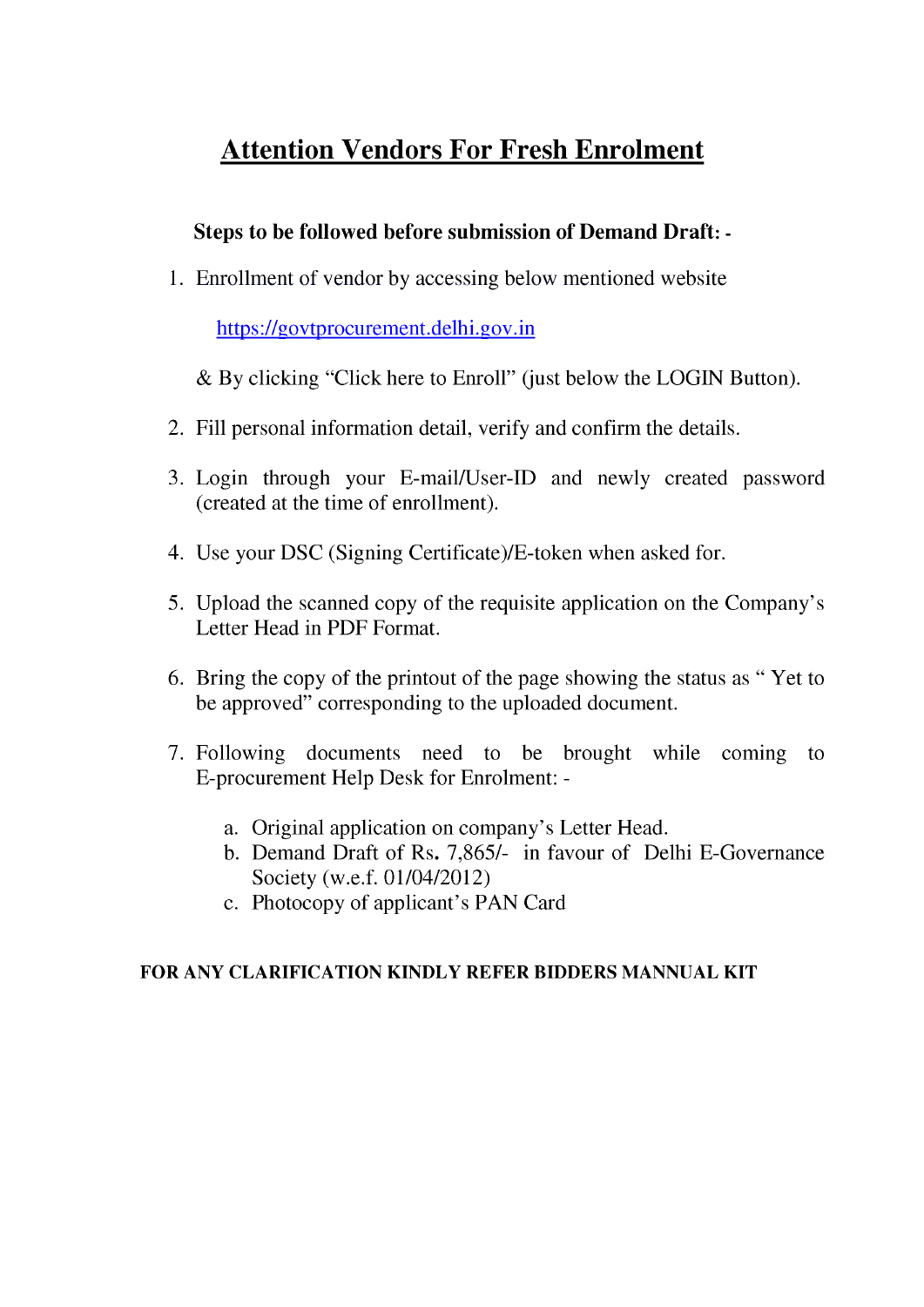## **Attention Delhi Govt. Vendors Already Enrolled with Cl Portal**

### **Steps to be followed before coming to E-Procurement Help Desk Counter: -**

1. Enrollment of vendor by accessing below mentioned website

https://govtprocurement.delhi.gov.in

& By clicking "Click here to Enroll" ( just below the LOGIN Button).

- 2. Fill personal information detail, verify and confirm the details.
- 3. Login through your E-mail/User-ID and newly created password (created at the time of enrollment).
- 4. Use your DSC (Signing Certificate)/E-token when asked for.
- 5. Upload the copy of the printout of Cl portal home page in PDF format depicting Certificate activation & expiry date, portal charges activation & expiry date.
- 6. Bring the copy of the printout of the page showing the status as " Yet to be approved" corresponding to the uploaded document.
- 7. Following documents need to be submitted while coming to E-procurement Help Desk counter:
	- a) Photocopy of applicant's PAN card
	- b) Formal request letter on company's letter head for shifting from Cl portal to NIC portal.
	- c) Copy of the printout of C1 portal home page depicting Certificate activation & expiry date, portal charges activation & expiry date.

### **FOR ANY CLARIFICATION KINDLY REFER BIDDERS MANNUAL KIT**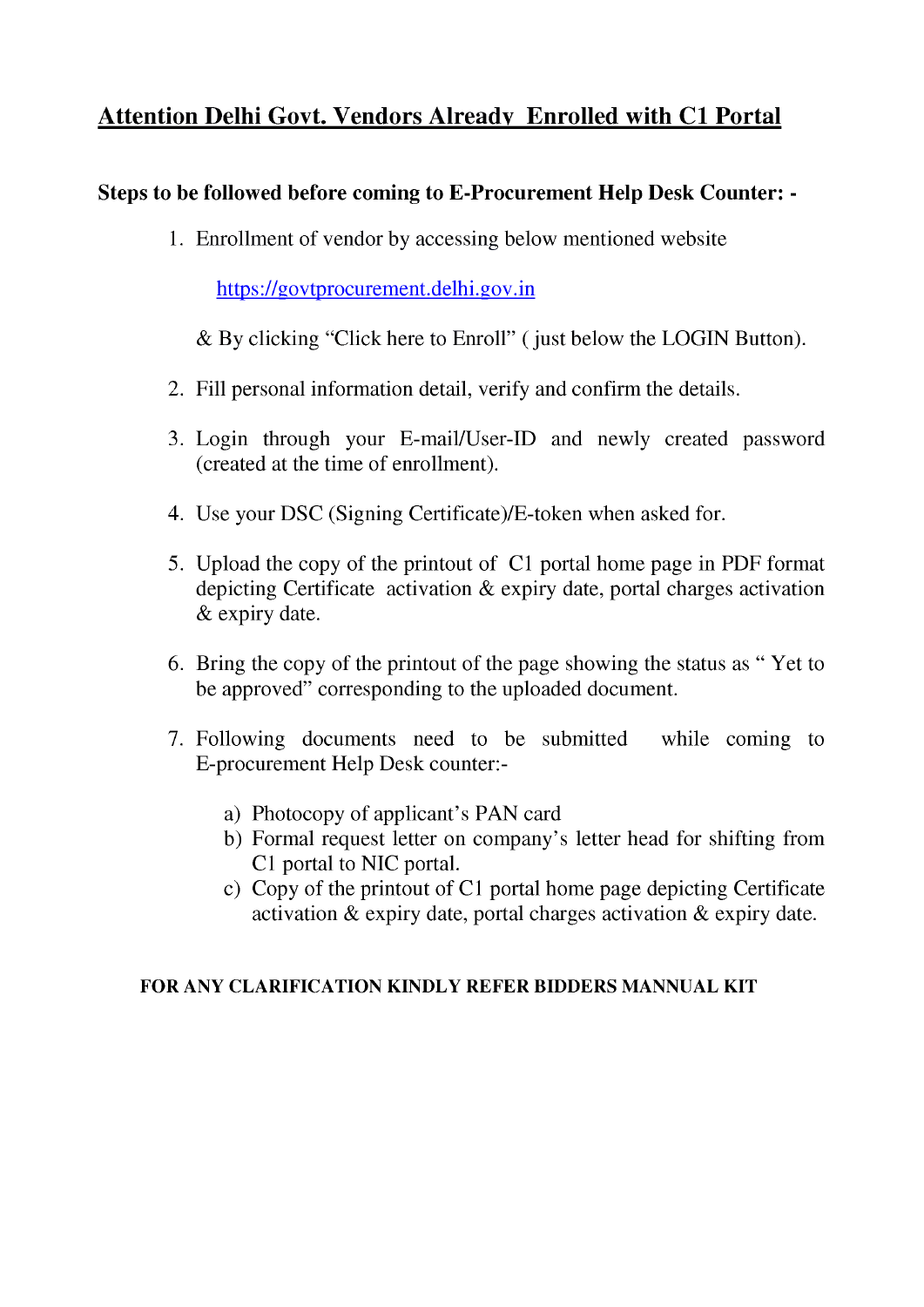## **Format of Application On Company's Letter Head**

To, E- Procurement Cell, GNCTD, Delhi Government.

#### **Sub- Request for Portal Enrolment (New/Renewal) on Govt. Of NCT of Delhi e-Procurement system ( https://govtprocurement.delhi.gov.in)**

Sir,

This is to inform you that our Enrolment on https://govtprocurement. Delhi.gov.in is New/Renewal. The following documents are being submitted for our enrolment:

### **Kindly Mention the list of enclosed Documents**

We kindly request you to approve our New/Renewal enrolment request on website https://govtprocurement.delhi.gov.in at the earliest.

Thanking you

Your's Faithfully Name-Email id-Contact No-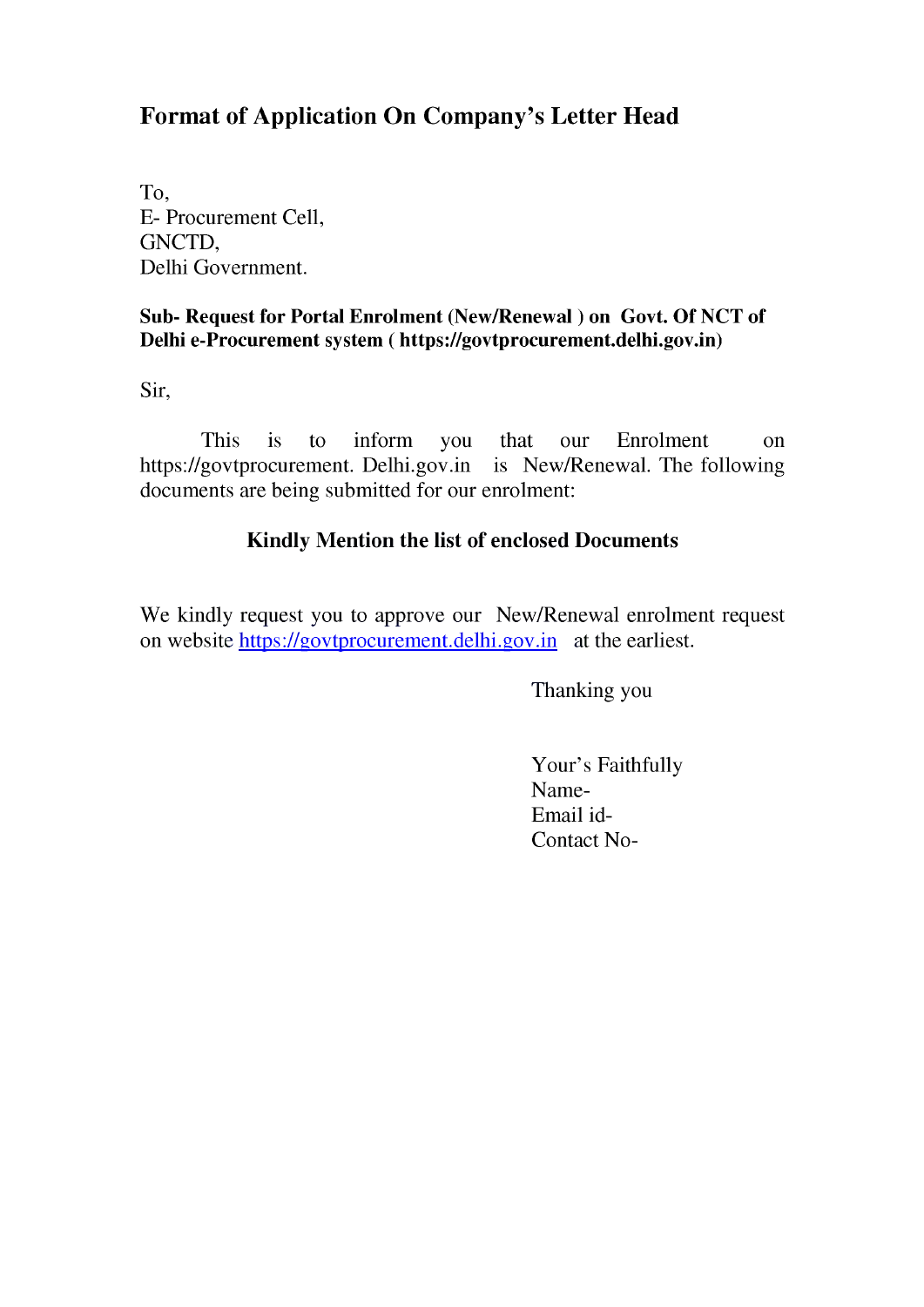## **Guidelines for Bidders**

# **Website: https://govtprocurement.delhi.gov.in**

### **Minimum Requirement**

- Computer system installed with Windows XP or higher operating system with latest service pack.
- Antivirus s/w
- Internet explorer 7.0 or higher
- Mozilla Firefox 3.0 or higher
- Java Runtime Environment(JRE) version 1.6 or above
- PDF Reader & PDF Creator
- Legally valid Digital Signature Certificate (DSC)
- DSC Driver
- Dedicated broad band Internet connection with minimum 256kbps or above
- Scanner, Printer & UPS
- Set the system resolution to 1024 x 768 pixels for best view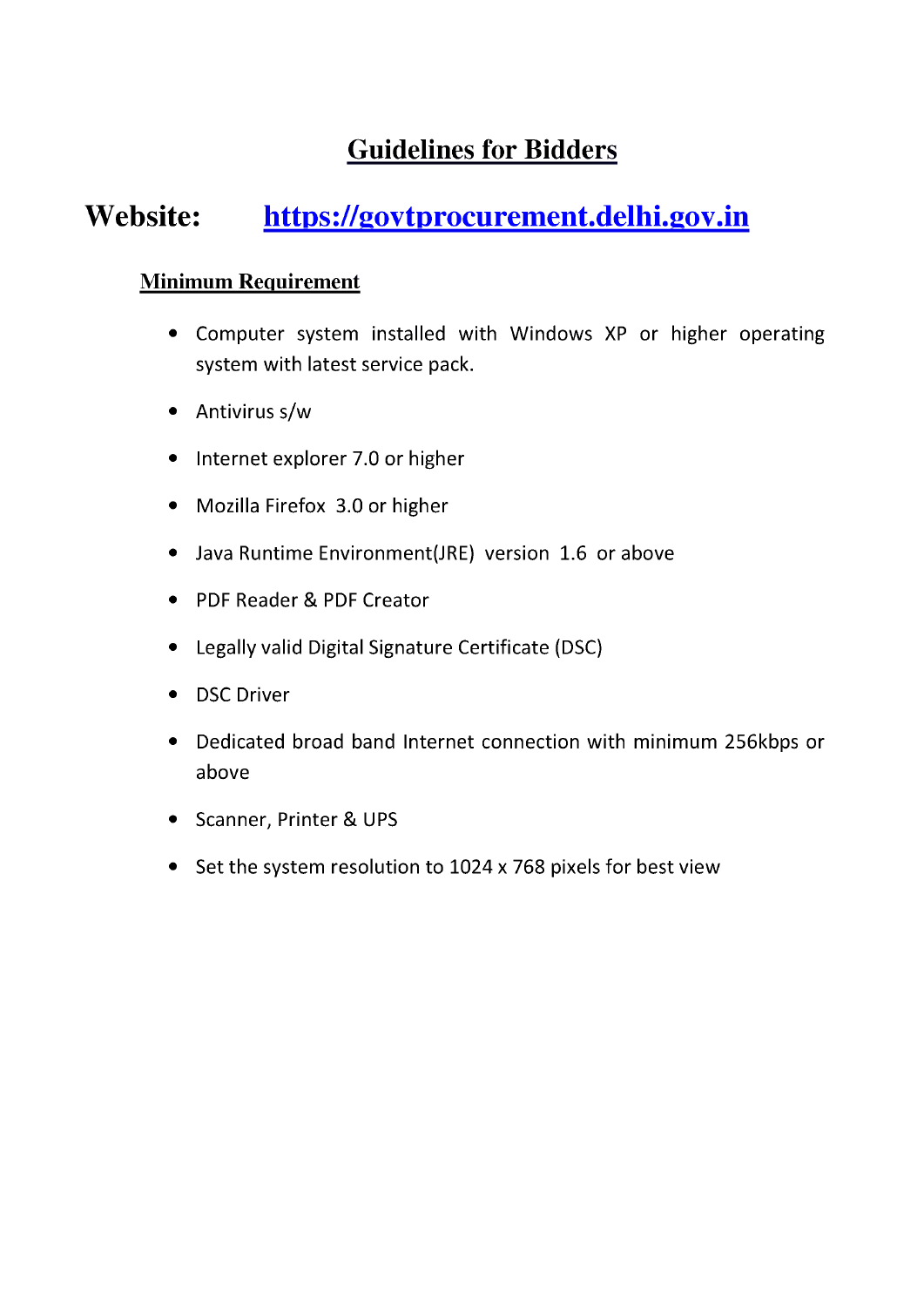## **Guidelines for Bidder Enrolment**

- To participate in the E-tendering process of the Delhi Govt, the Bidder has to enrol with the portal (https://govtprocurement.delhi.gov.in)
- Valid and working Email id should be used for creating login id.
- Once the details are filled and submitted, Email id used for login id can't be changed in any circumstances.
- Extreme precaution be taken while registering your DSC with your login id. Once DSC is mapped with one E-mail id/Login id, it can't be mapped with any other E-mail id/login id.
- Kindly refer **Registration of Bidders** section of **Bidders Manual Kit** for clear understanding of Bidder Registration and Renewal process.
- Please upload the correct document (as referred above).

### **Special Instructions for Registered Bidders with NIC Portal**

### **Renewal of DSC before the expiry date of the registered DSC**

- An auto generated mail will go to bidder's enrolled Email id/ login id as well as alternate E-mail id before 15 days of the expiry of their DSC.
- **Bidder must inactivate/remove the registered DSC, before the expiry date of the DSC.**
- **For removal of DSC, please login to the above mentioned site and then click on Digital Signature Certificate icon on bidder's dashboard and then click on Remove button and then press Submit button.**
- **Login again with the already enrolled Email id/Login id to register the renewed DSC.**
- The activation of newly registered DSC may take 24 hrs or more. Hence Bidders who are obtaining new DSC should register well in advance before the submission of Bid.